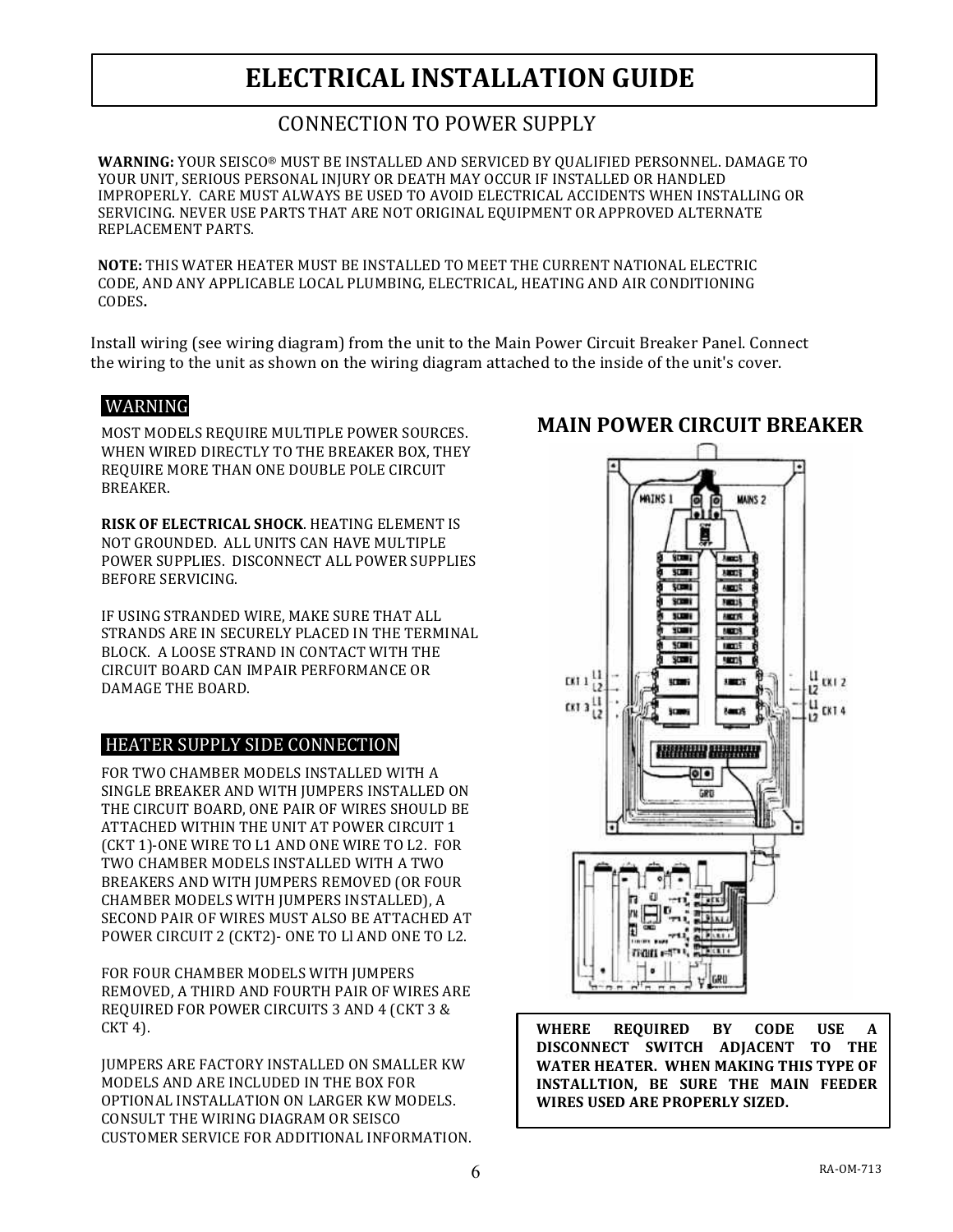# **PRODUCT SPECIFICATIONS**

| PHYSICAL DESCRIPTION     |                   |                   |                  |                           |                               |  |  |  |
|--------------------------|-------------------|-------------------|------------------|---------------------------|-------------------------------|--|--|--|
| <b>Model</b><br>& Number | Height            | Width             | Depth            | <b>Pipe Size</b><br>(NPT) | Approx.<br>Shipping<br>Weight |  |  |  |
| Two<br>Chamber           | $15\frac{3}{4}$ " | $10\frac{1}{4}$ " | $6\frac{1}{4}$ " | $\frac{3}{4}$ "           | 17 lbs.                       |  |  |  |
| Four<br>Chamber          | 15 3/4 "          | 15 3/4 "          | $6\frac{1}{4}$ " | $\frac{3}{4}$ "           | 23 lbs.                       |  |  |  |

| <b>RATINGS - ELECTRICAL</b> |                          |                         |                                            |                                                         |                              |  |  |
|-----------------------------|--------------------------|-------------------------|--------------------------------------------|---------------------------------------------------------|------------------------------|--|--|
| <b>Model</b><br>& Number    | <b>Kilowatts</b><br>(KW) | <b>Voltage</b><br>(VAC) | <b>Maximum</b><br><b>Amperes</b><br>(AMPS) | Number of Circuit Breakers, Type &<br><b>Amp Rating</b> |                              |  |  |
|                             |                          |                         |                                            | <b>Without Jumpers</b>                                  | <b>With Jumpers</b>          |  |  |
| RA-14                       | 14                       | 240                     | 58                                         | $(2)$ 2-pole, 30 $A1$                                   | $(1)$ 2-pole, 60A            |  |  |
| RA-16                       | 16                       | 240                     | 67                                         | $(2)$ 2-pole, 40A                                       | $(1)$ 2-pole, 70 $A1$        |  |  |
| <b>RA-18</b>                | 18                       | 240                     | 75                                         | $(2)$ 2-pole, 40 $A1$                                   | $(1)$ 2-pole, 75A            |  |  |
| <b>RA-22</b>                | 22                       | 240                     | 91                                         | $(4)$ 2-pole, 25 $A1$                                   | $(2)$ 2-pole, 50A            |  |  |
| <b>RA-28</b>                | 28                       | 240                     | 116                                        | (4) 2-pole, 30A                                         | $(2)$ 2-pole, 60 $A1$        |  |  |
| RA-32                       | 32                       | 240                     | 134                                        | $(4)$ 2-pole, 40A                                       | (2) 2-pole, 70A <sup>1</sup> |  |  |

 $1$ Optional wiring method shown in italics – **VERIFY CORRECT JUMPER INSTALLATION** on control board when using a single breaker for two Chamber Models or 2 breakers for Four Chamber models. Be sure to REMOVE JUMPERS when using two breakers for two chamber models or 4 breakers for four chamber models. Jumpers are included with heater when not factory installed for use with optional wiring methods.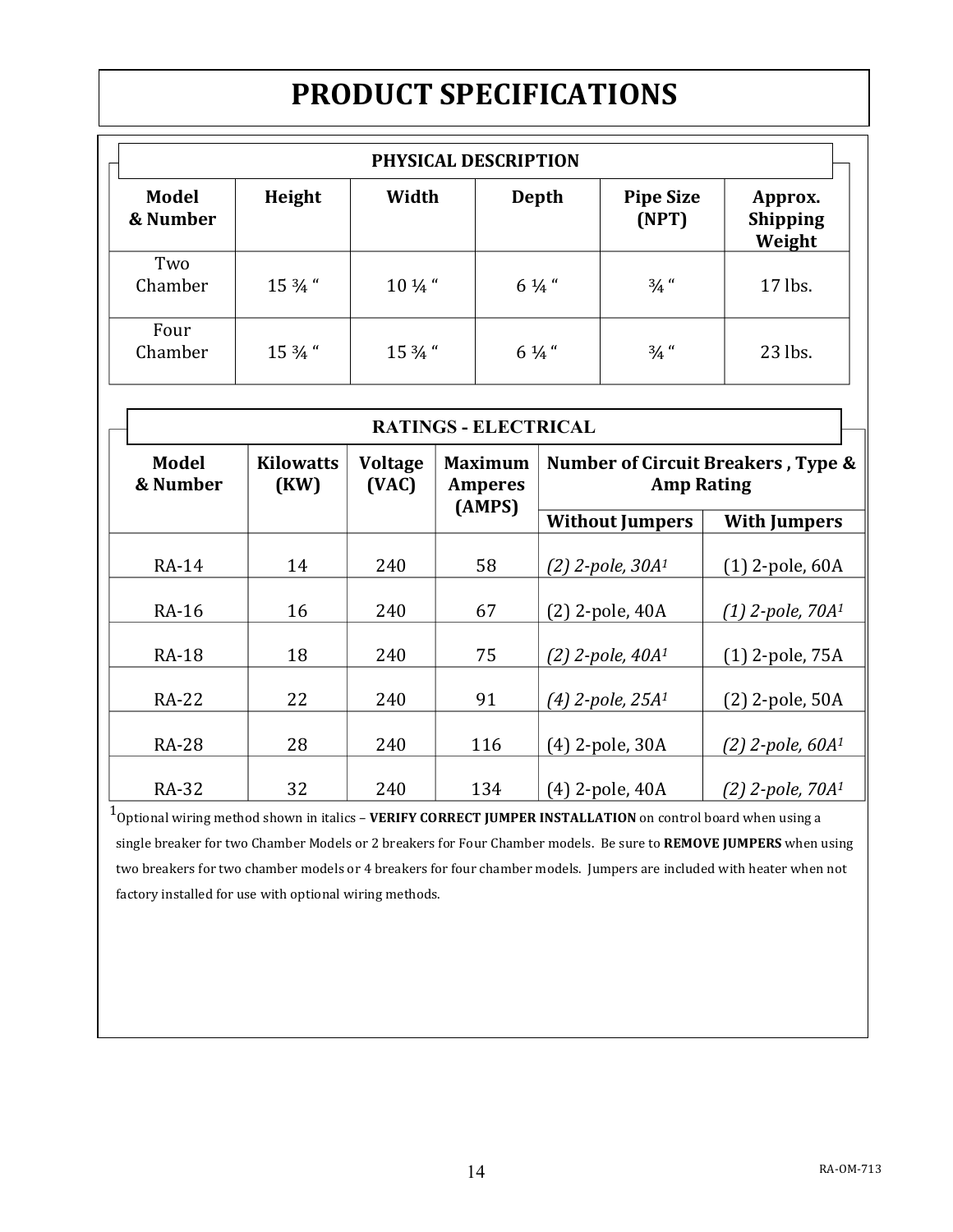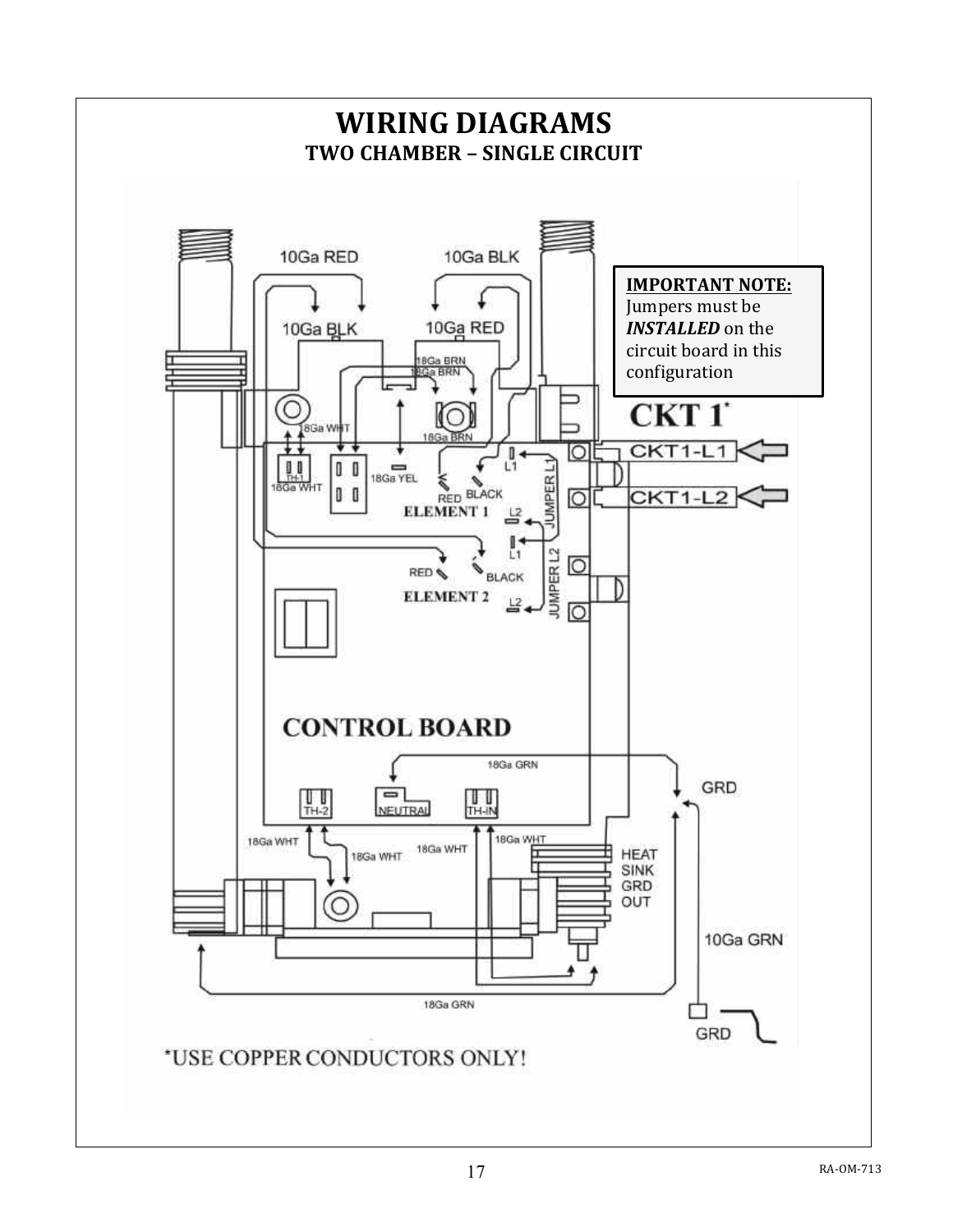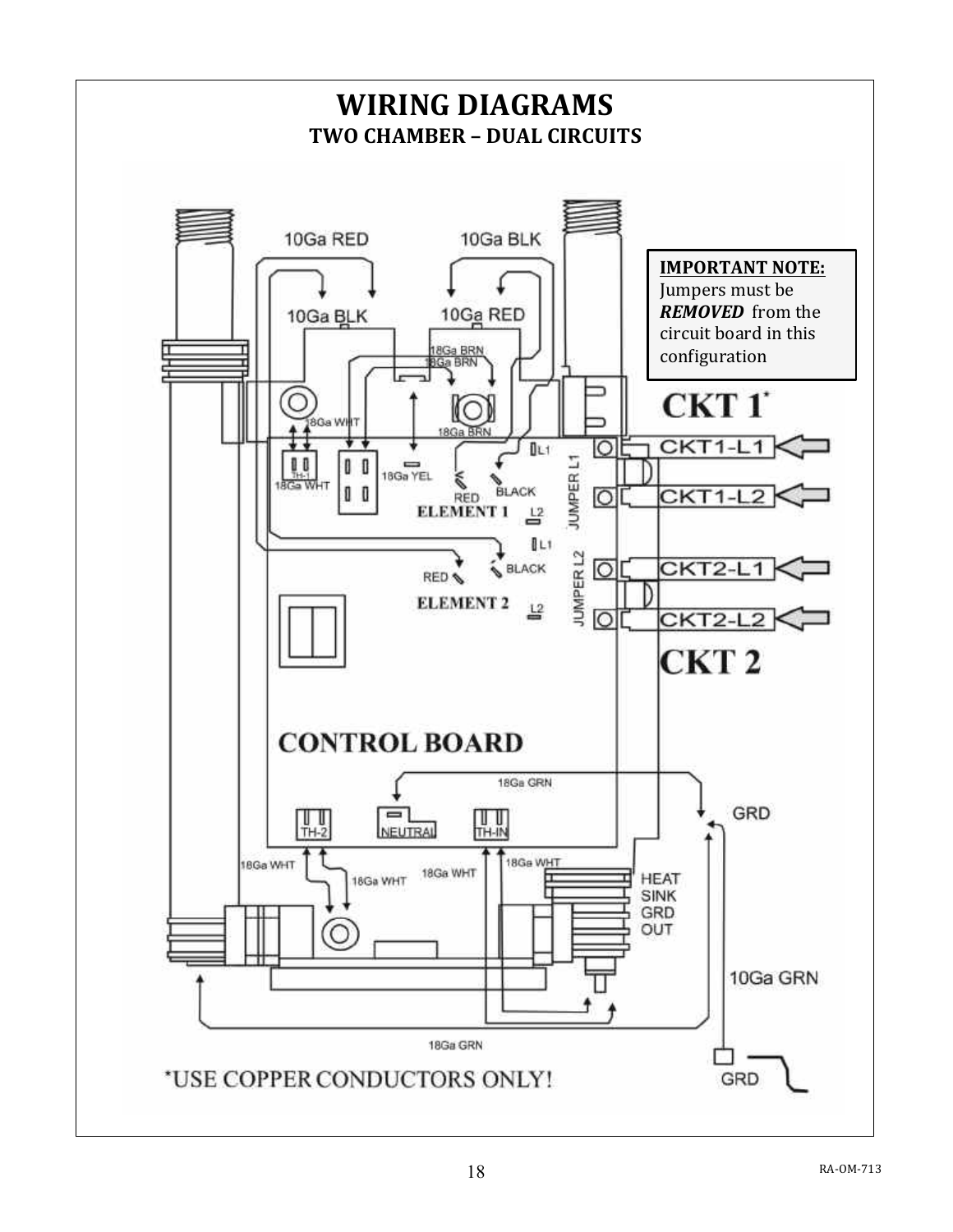